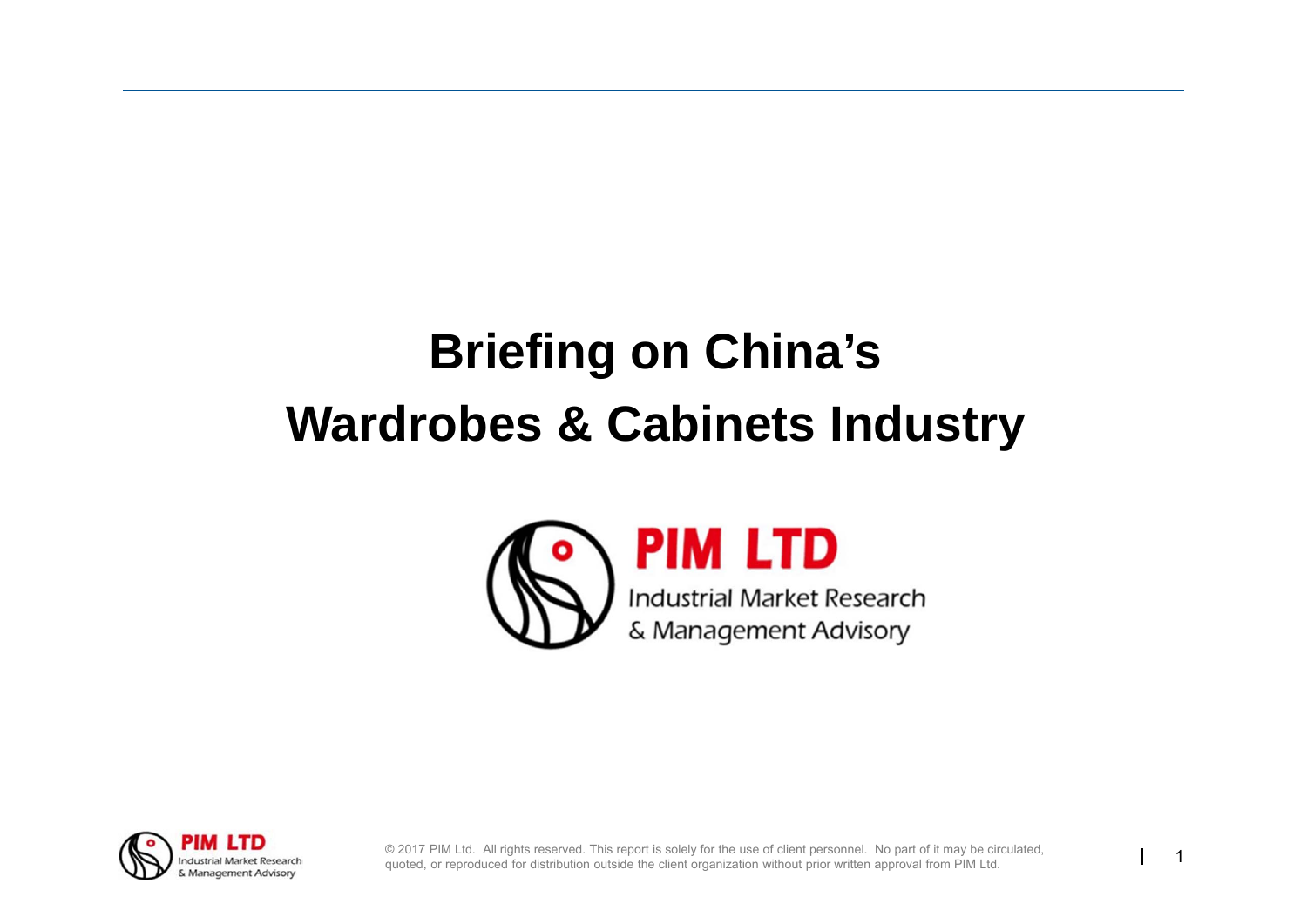The market size of wardrobes and cabinets in China is estimated to be 63 million sets in 2018, with the projected CAGR of 2%



#### **Market Size of Cabinets for Residential Applications**



#### •**Major assumptions:**

#### **1. Wardrobe market:**

- − Wardrobes are mainly used in residential apartments, hotels and offices
- − Average number of wardrobes for residential apartments is 2 sets/apartment
- − Average number of wardrobes for hotels is 1 set/guest room
- − Average number of wardrobes for offices is 1 set/100 sqm

#### **2. Cabinet market:**

- − Cabinets are mainly used in residential apartments
- − Average number of cabinets for residential apartments is 1 set/ apartment

#### Source: National data, PIM research and analysis, Aug.2017

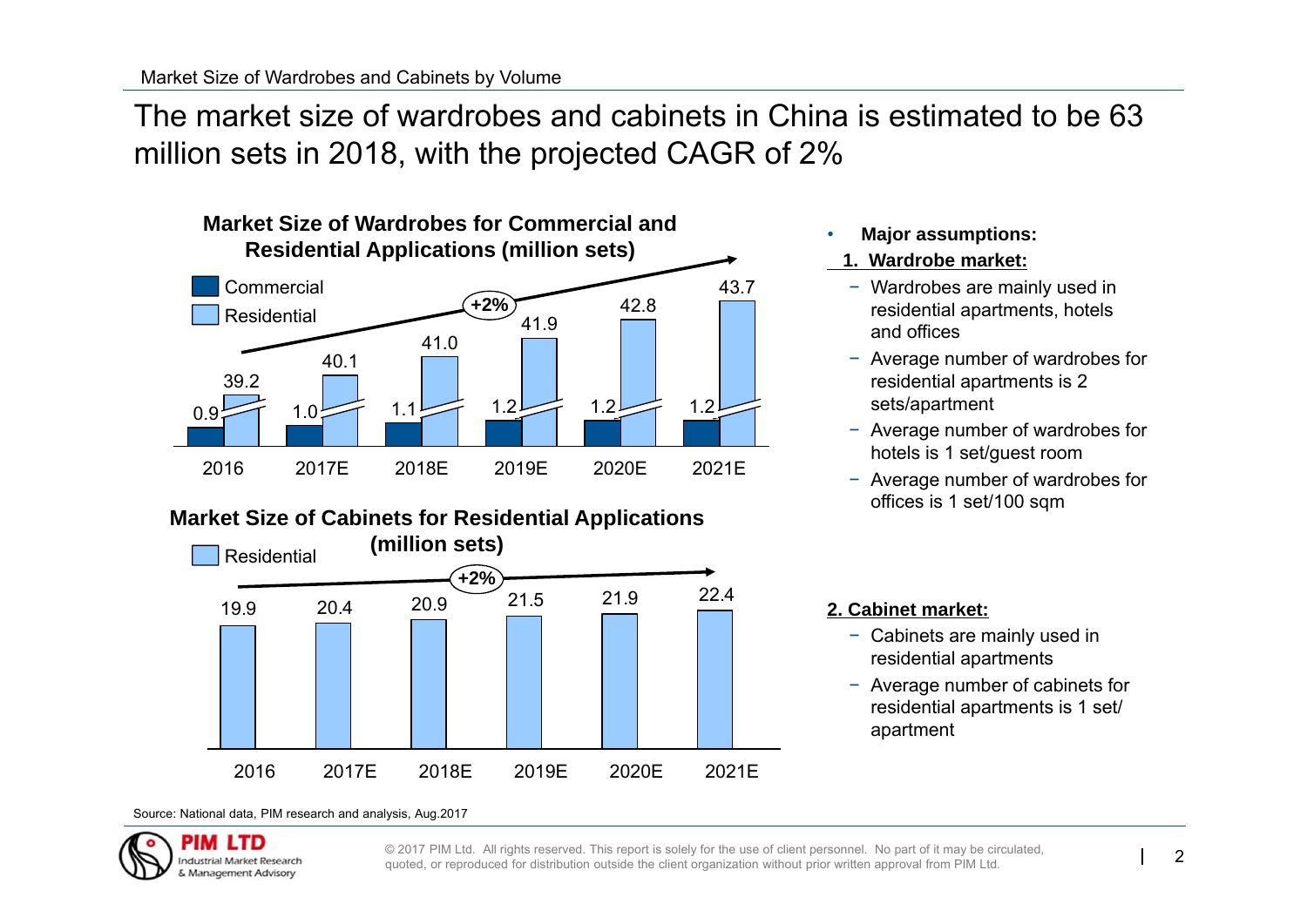Middle to high-end wardrobes and cabinets account respectively for 43% and 61% shares



High-end wardrobes: Market price >=2,143 USD/set Middle-end wardrobes: Market price 1,429~2,143 USD/set Low-end wardrobes: Market price < 1,429 USD/set



High-end cabinets: Market price >=4,286 USD/set Middle-end cabinets: Market price 1,429~4,286 USD/set Low-end cabinets: Market price < 1,429 USD/set

Source: China CHUGUI.com, China YIGUI.com, PIM research and analysis, Aug. 2017

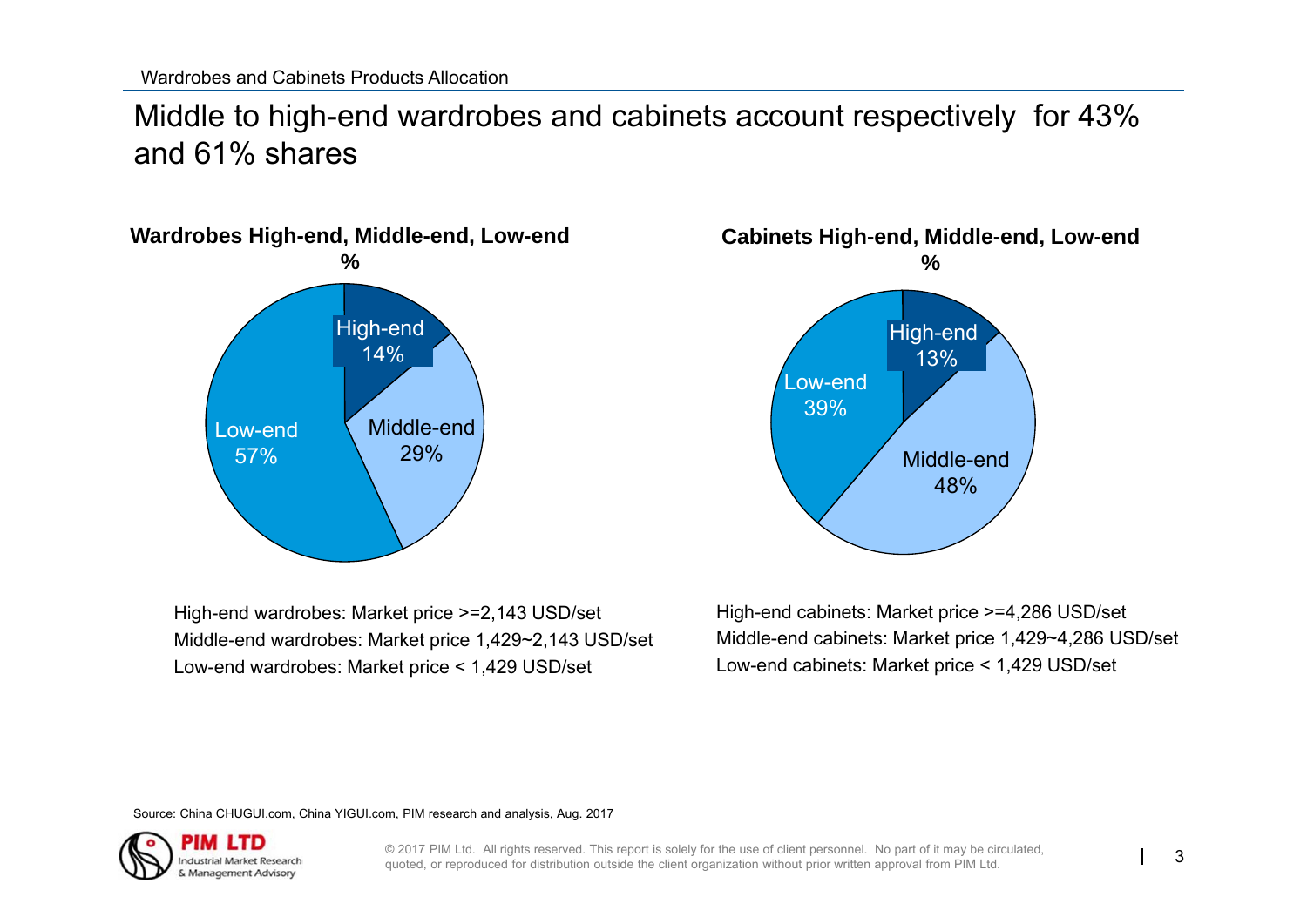The market value of China's wardrobes and cabinets is estimated to be 114 billion USD in 2018, with a GAGR of 2%



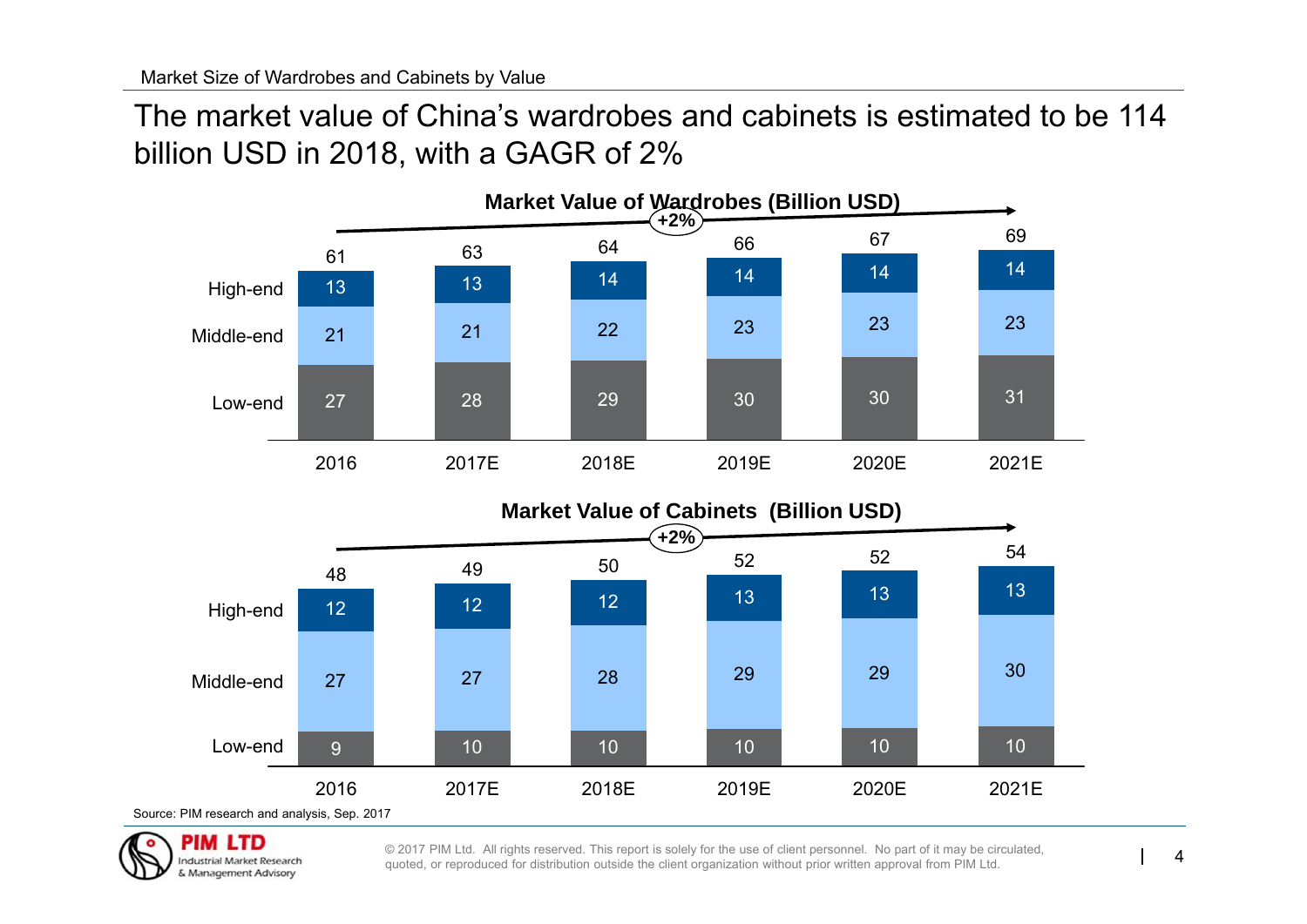PIM LTD **Industrial Market Research** & Management Advisory

Customization of wardrobes and cabinets would be the main market strain in next 5 years, and the customization ratios of wardrobes and cabinets are projected to 43% and 70% respectively in 2021





#### **Customization vs. Onsite Handmade Cabinets, %**



- Onsite hand made cabinets Customized cabinets
- • As the structures and the locations of infrastructures (gas outlets, water outlets, etc.) of kitchens would be quite different from apartment to apartment, thus there are no standard cabinets in the market.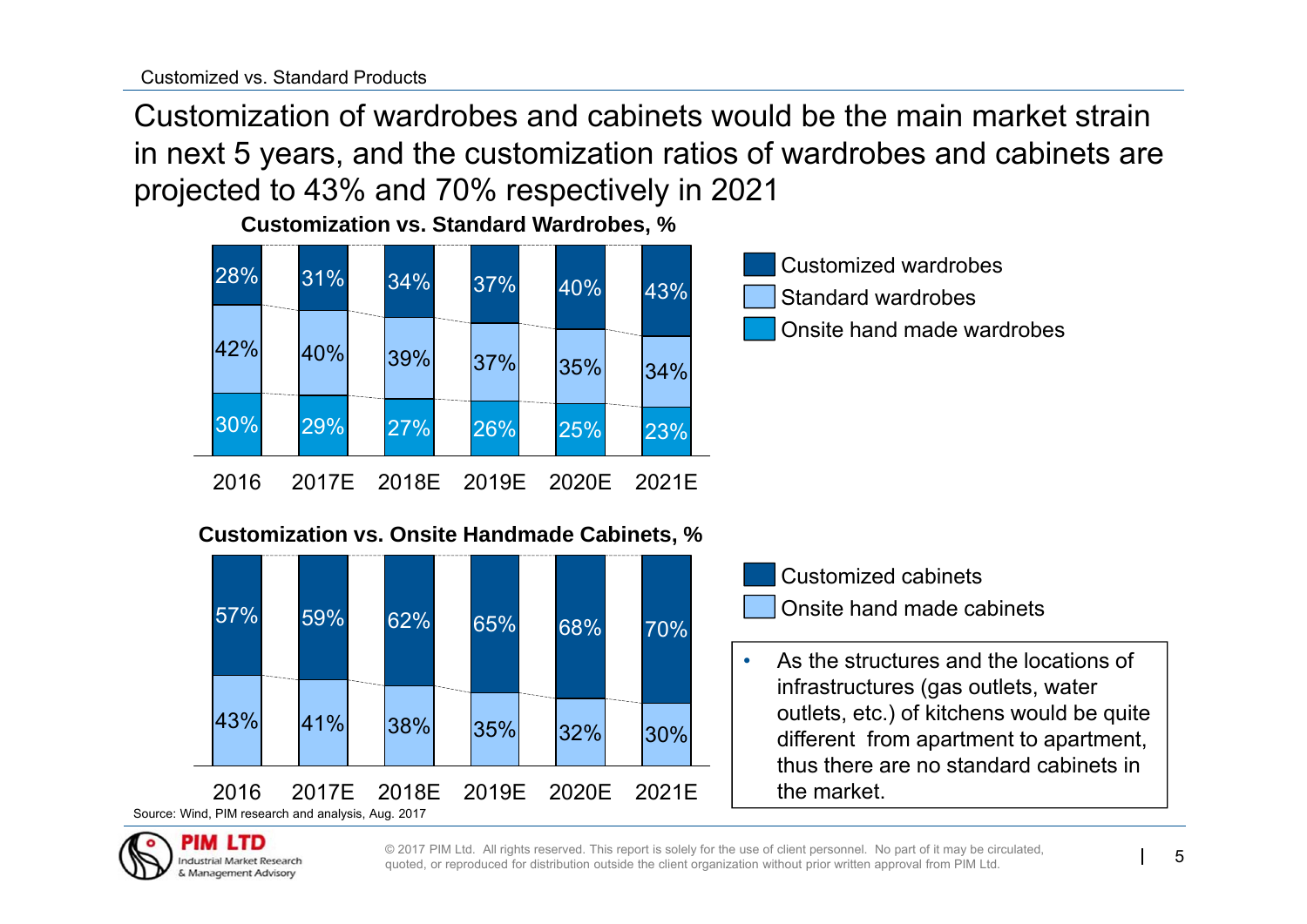### Simple, modern style, and European style furniture are very popular in the market

| <b>Styles</b>                                 | <b>Main Characteristics</b>                                                                           | <b>Main Materials Used</b><br>for Doors                                                                            |  |  |
|-----------------------------------------------|-------------------------------------------------------------------------------------------------------|--------------------------------------------------------------------------------------------------------------------|--|--|
| Simple<br>modern<br>style                     | Simple deign<br>Flat shape                                                                            | Double veneer panels<br>Lacquered panels                                                                           |  |  |
| European<br>style                             | Concave-convex shape<br>Carving<br>Main color: white, coffee,<br>magneta, etc.                        | Solid wood panels<br>$\bullet$<br>Molded panels<br>$\bullet$<br>Lacquered panels                                   |  |  |
| Pastoralism                                   | Light color: off-white, white,<br>burlywood<br>Carving                                                | Solid Wood<br>$\bullet$<br>Molded panel<br>٠<br>Wood-based panels                                                  |  |  |
| Chinese<br>style<br>(including<br>classicism) | Concave-convex shape<br>Carving<br>$\bullet$<br>Main color: brown or deep<br>$\bullet$<br>brown, etc. | Solid wood panels<br>٠<br>Double veneer panels<br>$\bullet$<br>PET plate (mainly<br>$\bullet$<br>used for cabinet) |  |  |
| American<br>style                             | Concave-convex shape<br>Carving                                                                       | Solid wood panels<br>$\bullet$<br>Molded panels<br>$\bullet$                                                       |  |  |
| <b>Others</b>                                 | Mixed                                                                                                 | <b>Diversified</b>                                                                                                 |  |  |





Notes: \* Other styles including mixed style, fashion style, etc.

Source: 1.www.chinachugui.com

2. 2016 China wardrobe industry white paper

3. 2016 China cabinet industry white paper

4.PIM research and analysis, Aug. 2017

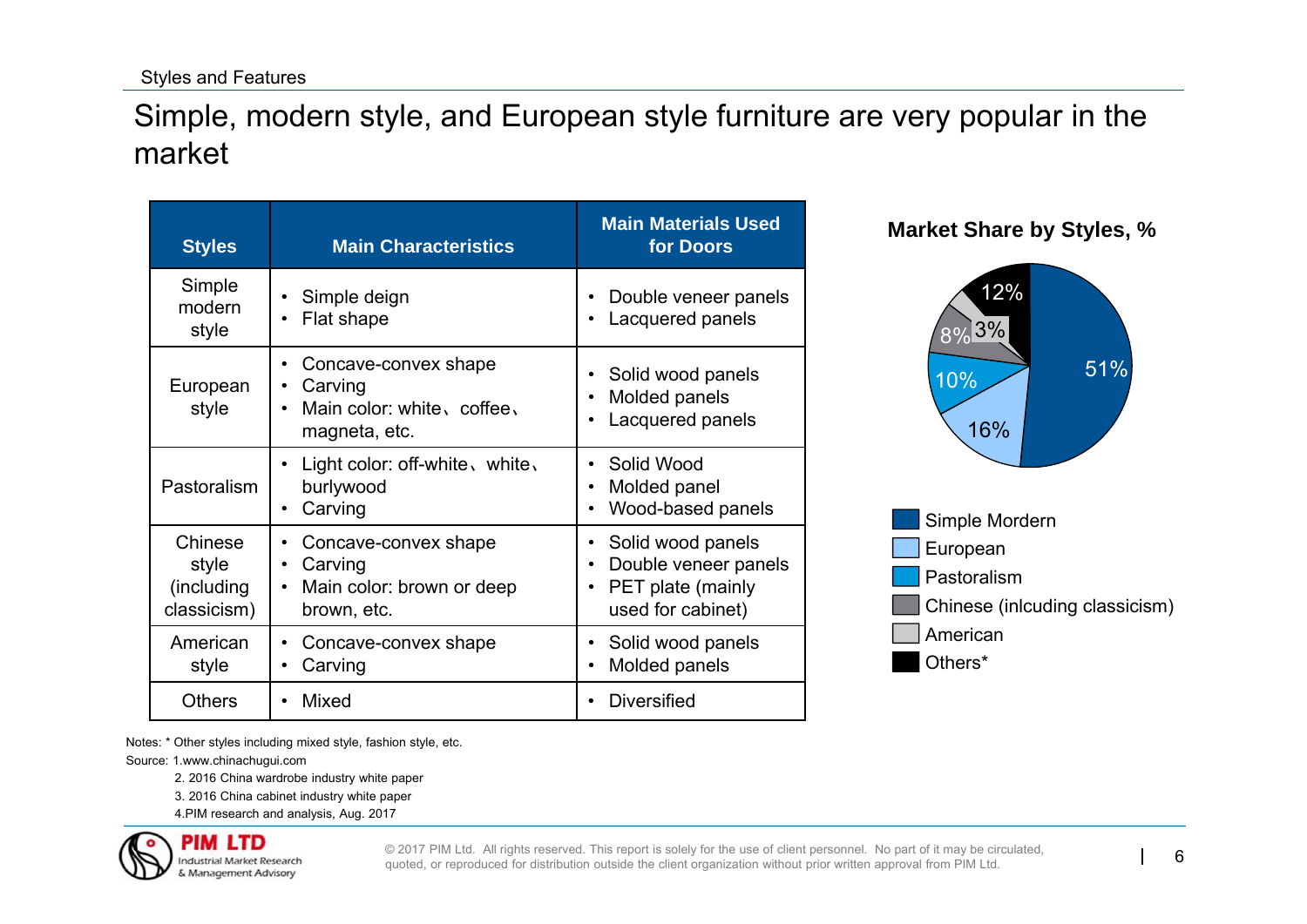## China's furniture companies are mainly located in Guangdong, Jiangsu and Shanghai



#### **Top 10 Locations of Furniture Companies (2016)**



• There are 221 cabinets companies in Guangdong, accounting for 21% of the total in 2016

Source: China Chugui White Book, China Yigui White Book, 2016

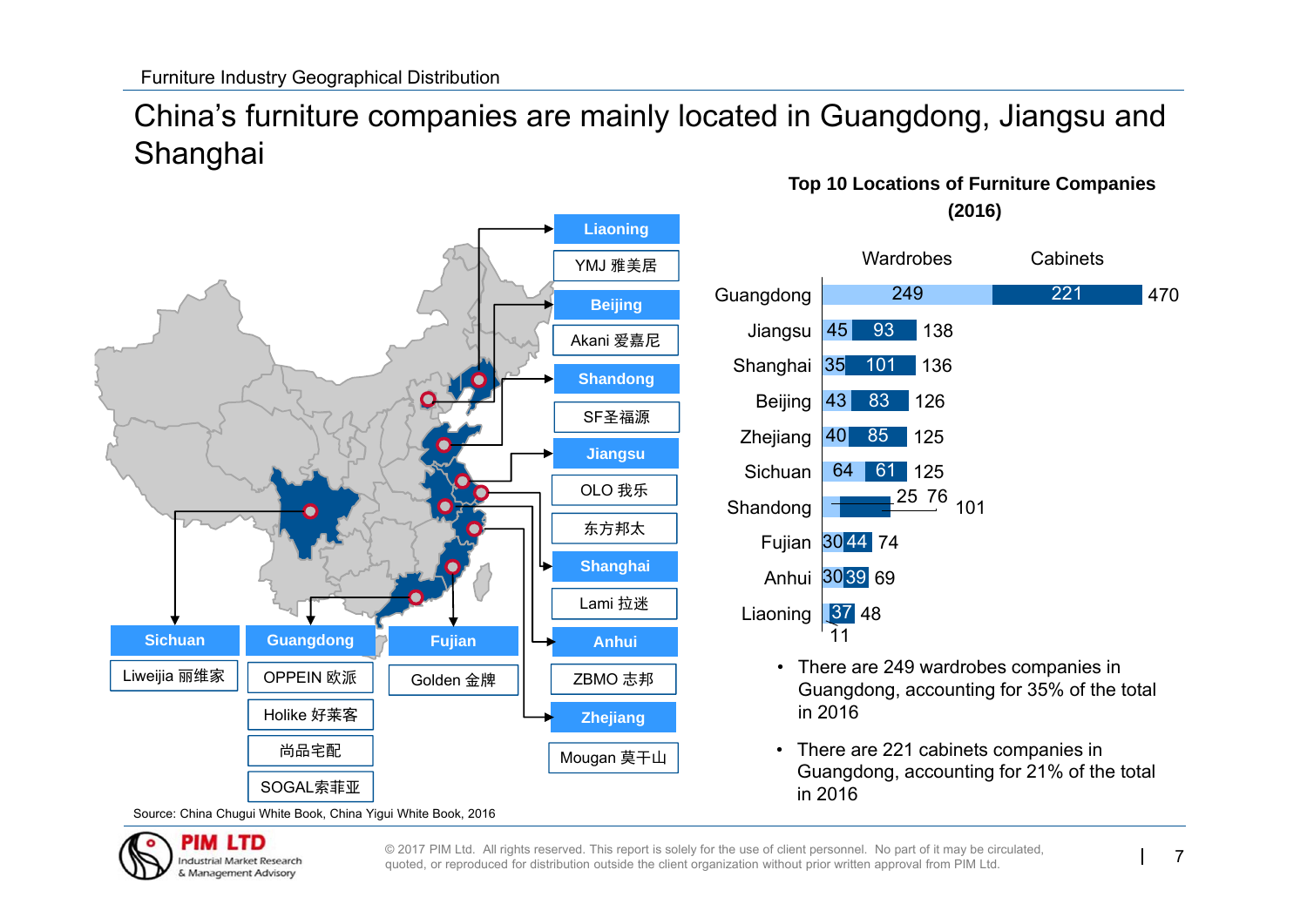Key Players

China's furniture market is quite fragmented, with cabinets CR3\*≈7%, and wardrobes CR3≈12%

|                       | Production Capacity in 2016 (units)       |                           | Sales Volume (units)                       |                           | Number of retail stores by<br>the end of 2016 |                  |
|-----------------------|-------------------------------------------|---------------------------|--------------------------------------------|---------------------------|-----------------------------------------------|------------------|
|                       | <b>Cabinets</b>                           | <b>Wardrobes</b>          | <b>Cabinets</b>                            | <b>Wardrobes</b>          | <b>Cabinets</b>                               | <b>Wardrobes</b> |
| SOGAL (索菲亚)           | 63,000<br>(SCHMIDT)                       | $\sim$ 29 million<br>sqm. | 46,000                                     | $\sim$ 29 million<br>sqm. | $600+$                                        | $1,900+$         |
| Holike (好莱克)          | $\mathbf 0$                               | ~1480,000                 | $\mathbf 0$                                | ~1480,000                 | $\mathbf 0$                                   | ~1,300           |
| OPPEIN (欧派)           | 500,000                                   | 730,000                   | 457,000                                    | 658,000                   | 2088                                          | 1394             |
| ZIBOM (志邦)            | 200,000                                   | 30,000                    | 200,000                                    | 25,000                    | 1,112                                         | 153              |
| Goldenhome (金牌橱<br>柜) | 135,000                                   | $\overline{0}$            | 128,000                                    | $\overline{0}$            | 764                                           | 0                |
| PIANO (皮阿诺)           | 65,000                                    | 25,000                    | ~176,000                                   | ~28,000                   | 658                                           | 296              |
| BIGTIME (东方邦太)        | 100,000                                   | 30,000                    | n.a.                                       | n.a.                      | ~1600                                         |                  |
| Homekoo (尚品宅配)        | 1420,000<br>(Including all the furniture) |                           | 1,280,000<br>(Including all the furniture) |                           | n.a                                           |                  |

Notes: \* CR3: Market Concentration Rate of the Top 3 Suppliers

\*\* The actual sales volume of wardrobes is about 29 million sqm. And it is estimated to be 2200,000 units

Source: 1. Brand owners/ annual report or prospectus. 2. PIM interviews and analysis, Sep. 2017